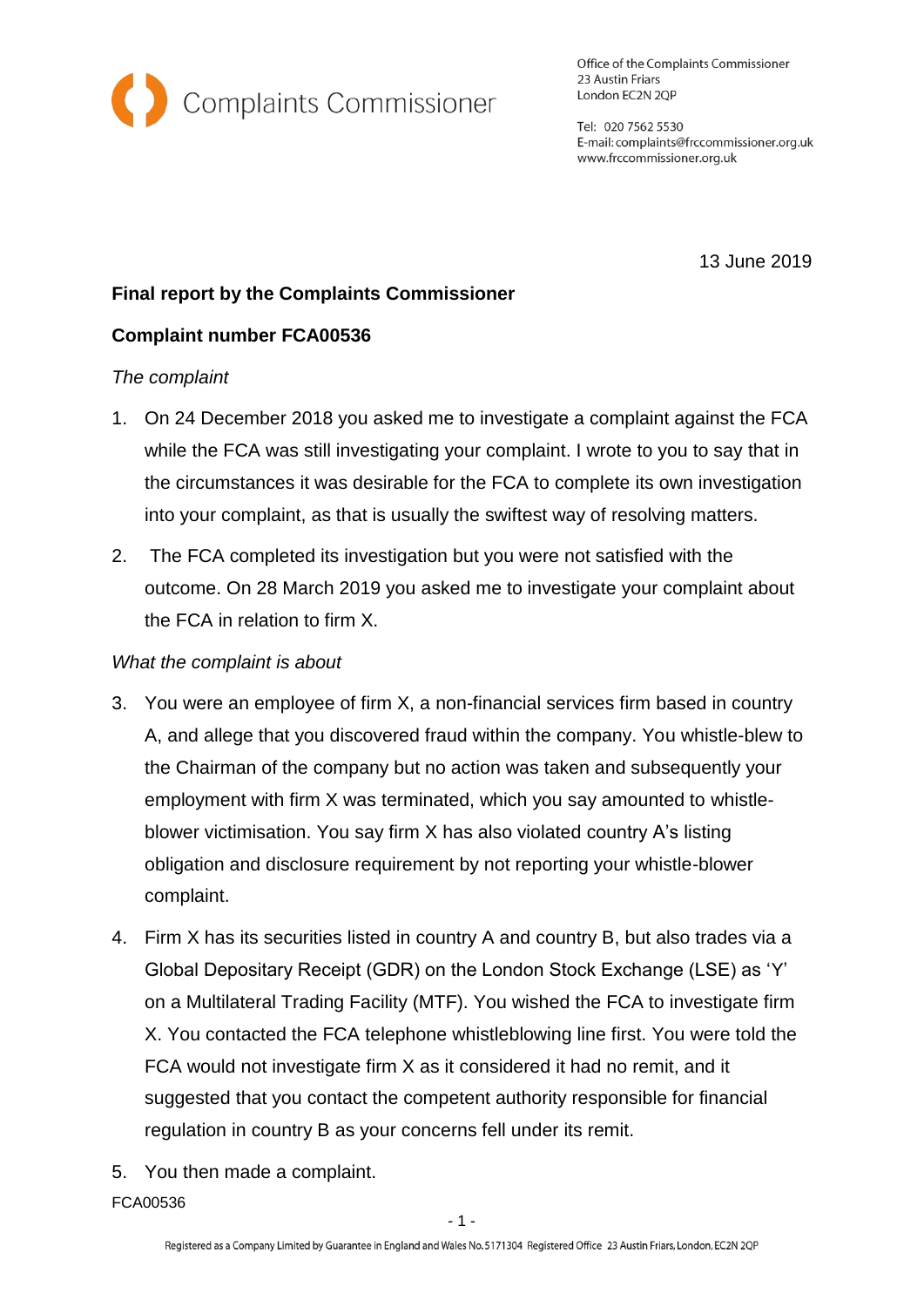#### *What the regulator decided*

- 6. The FCA did not uphold your complaint. It said that the information which you had supplied had been properly referred to the relevant FCA teams, and that the guidance that you should refer the matter to the competent authority in country B was correct. It also said that in its view the Public Interest Disclosure Act 1998 (PIDA) does not create a duty upon the FCA to investigate matters referred by whistle-blowers, but rather creates protections for employees who make certain disclosures about their employers.
- 7. The FCA offered you £75 because of its delays in dealing with your complaint.

# *Why you are unhappy with the regulator's decision*

- 8. You approached the competent authority in country B but it did not act. You made the FCA aware of this, but the FCA simply reiterated its view that the matters fell within that authority's remit. You feel the FCA is 'passing the buck' and ought to take action against firm X given that the competent authority in country B will not.
- 9. You feel the FCA should, at the very least, liaise with the competent authority in country B to demand it opens an investigation into firm X with respect to its *corporate governance failure, whistleblower victimization and financial CSR fraud/irregularities.*

## *My analysis*

- 10. Your allegations are about a firm based in country A. While the firm's securities are traded in London, they are not listed here, the company does not make its regulatory announcements here, and the FCA is not the relevant competent authority in the European Union for reviewing the company's financial statements.
- 11. I think the FCA's position that the relevant competent authorities for firm X are the authorities in countries A and B is correct.
- 12. The FCA told you that 'the FCA was unable to find anything in your disclosure which was relevant to its remit'. This was because the FCA's internal guidance at that point was inadequate: it did not identify the fact that there were circumstances under which the FCA could take action – the guidance has